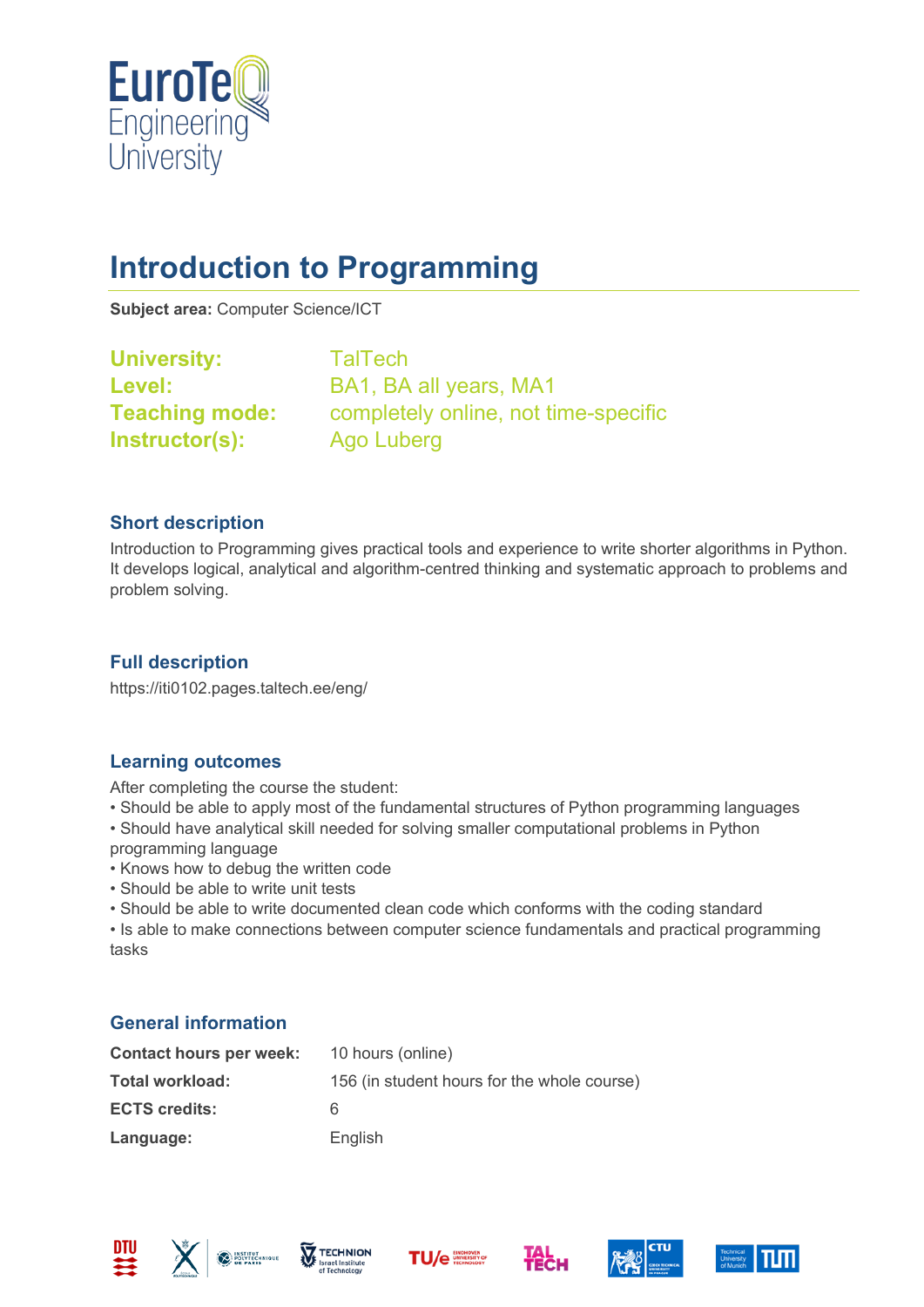

| <b>Course start date:</b>        | 29 August 2022                                                                                                                                                                                                                        |
|----------------------------------|---------------------------------------------------------------------------------------------------------------------------------------------------------------------------------------------------------------------------------------|
| Course end date:                 | 18 January 2023                                                                                                                                                                                                                       |
| Add. info about start date:      | Information about the course will be provided in August (also published in<br>the web page)                                                                                                                                           |
| <b>Weekly teaching day/time:</b> | Will be agreed on with the students. We will organize Discord server for<br>communication and online sessions every other week.                                                                                                       |
| Time zone:                       | CET +1 (Estonia, Israel)                                                                                                                                                                                                              |
| <b>Further information:</b>      | More information will be provided in the web page.                                                                                                                                                                                    |
| <b>Prerequisites:</b>            | No prior programming experience is required. The course is taught in<br>English (and Estonian), understanding of the language is required. Also a<br>computer to work with is required (can be a computer at student's<br>institute). |
| <b>Activities and methods:</b>   | Lectures, Seminars, Self-study, Practices, Exercises                                                                                                                                                                                  |
| Presence on campus:              | Not required                                                                                                                                                                                                                          |

#### **Final examination**

| Form:                        | programming with proctorio (screen and camera recording) or in home<br>institution (if applicable)                                             |
|------------------------------|------------------------------------------------------------------------------------------------------------------------------------------------|
| Date:                        |                                                                                                                                                |
| Location/format:             | With screen recording or in host/home institution                                                                                              |
| <b>Re-sit possibility:</b>   | yes                                                                                                                                            |
| <b>Transcript available:</b> | end of semester                                                                                                                                |
| Add. info/requirements:      | Examination with camera and screen recording during the whole exam.<br>Can be taken also in institution (will be agreed on with the students). |

## **Registration**

To register for this course, follow the registration requirements of your **home university** as specified here: [www.euroteq.eu/courses-registration.](http://www.euroteq.eu/courses-registration)

## **Administration**

| <b>Number of places:</b>     | 100            |
|------------------------------|----------------|
| <b>Minimum participants:</b> | 5              |
| Internal course code:        | <b>ITI0102</b> |